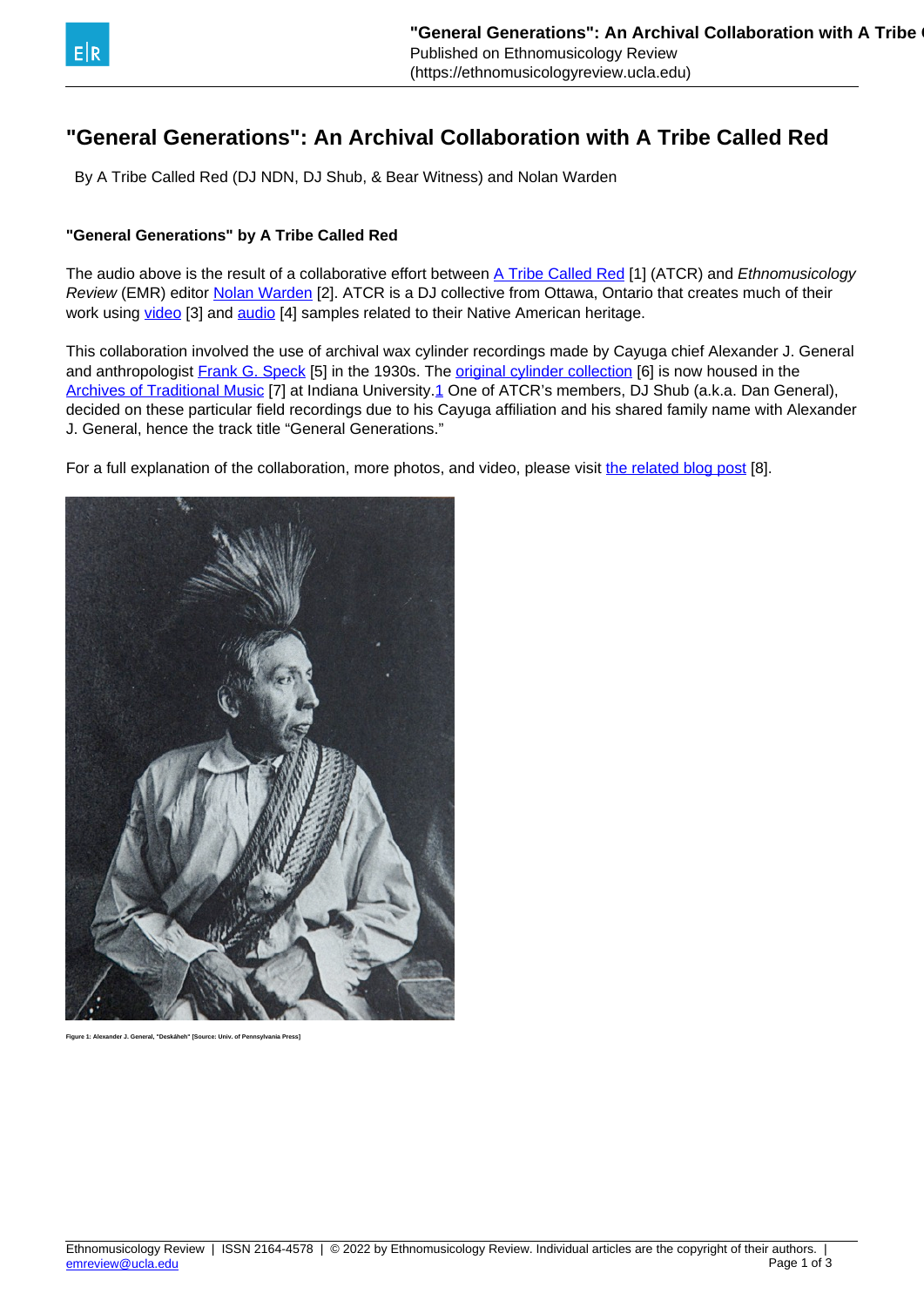



**Figure 2: Frank G. Speck (c. 1940) [**[Source](http://www.archives.upenn.edu/faids/upt/upt50/speck_fg.html) **[5]]**



**Figure 3: A Tribe Called Red (L-R, Bear Witness, DJ Shub, DJ NDN) [**[Source](http://exclaim.ca/News/tribe_called_red_hit_canadian_road) **[9]]**